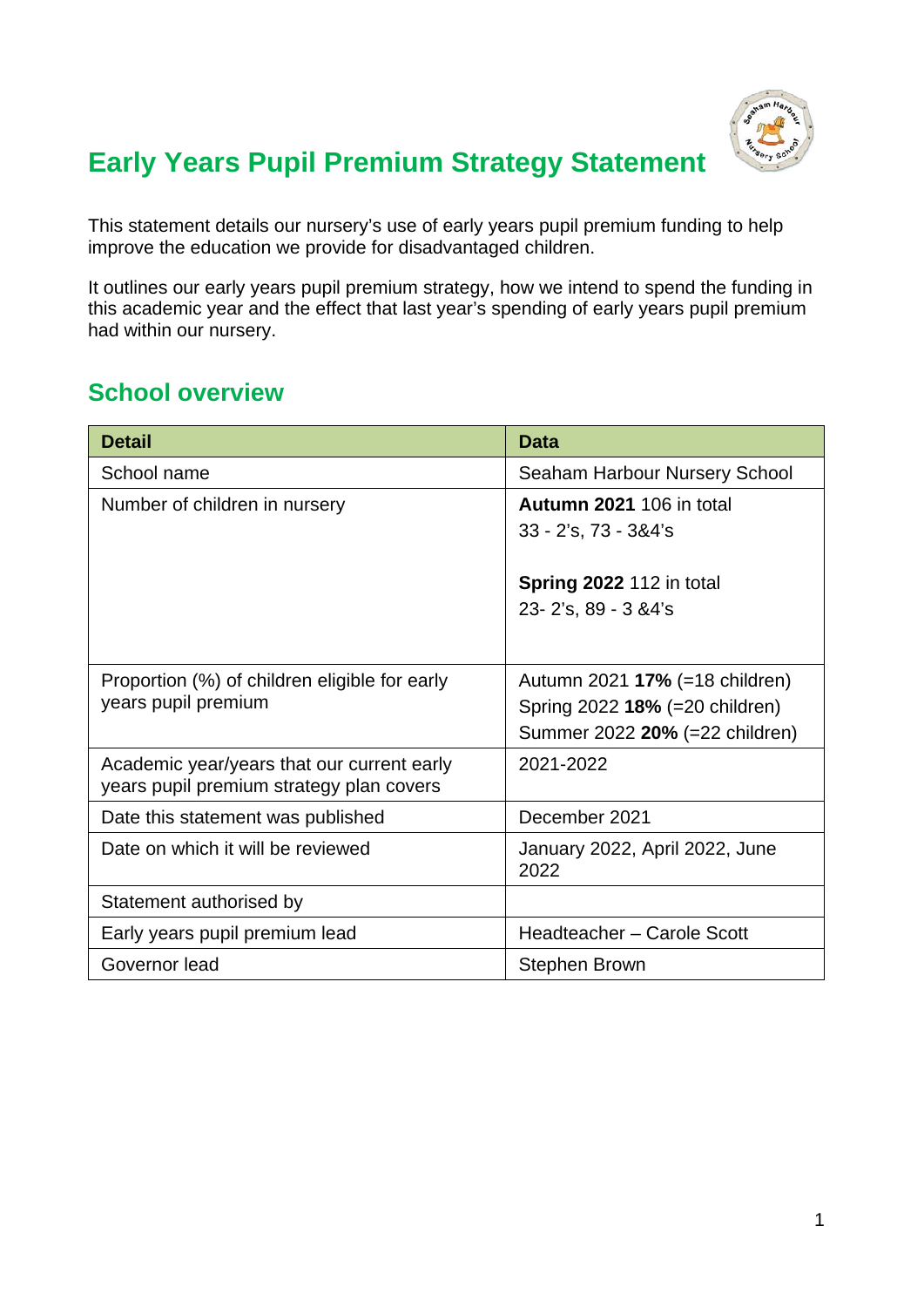# **Funding overview**

| <b>Detail</b>                                                                                            | <b>Amount</b>                                                                                                                                                                                                    |
|----------------------------------------------------------------------------------------------------------|------------------------------------------------------------------------------------------------------------------------------------------------------------------------------------------------------------------|
| Early years pupil premium funding allocation<br>this academic year OR termly                             | Autumn 2021 (14 weeks)<br>$\bullet$<br><b>18 children (actual) £1995.45</b><br>• Spring $2022(11 \text{ weeks})$<br>20.children (actual) £1749.00<br>• Summer 2022 (13 weeks)<br>22 children (estimate) £2255.44 |
| Early Years pupil premium funding carried<br>forward from previous years (enter £0 if not<br>applicable) | £0.00                                                                                                                                                                                                            |
| Total budget for this academic year                                                                      | £5999.89 Total Amount EYPP<br>Funding (based on actuals for<br>Autumn and Spring and estimates<br>for Summer)                                                                                                    |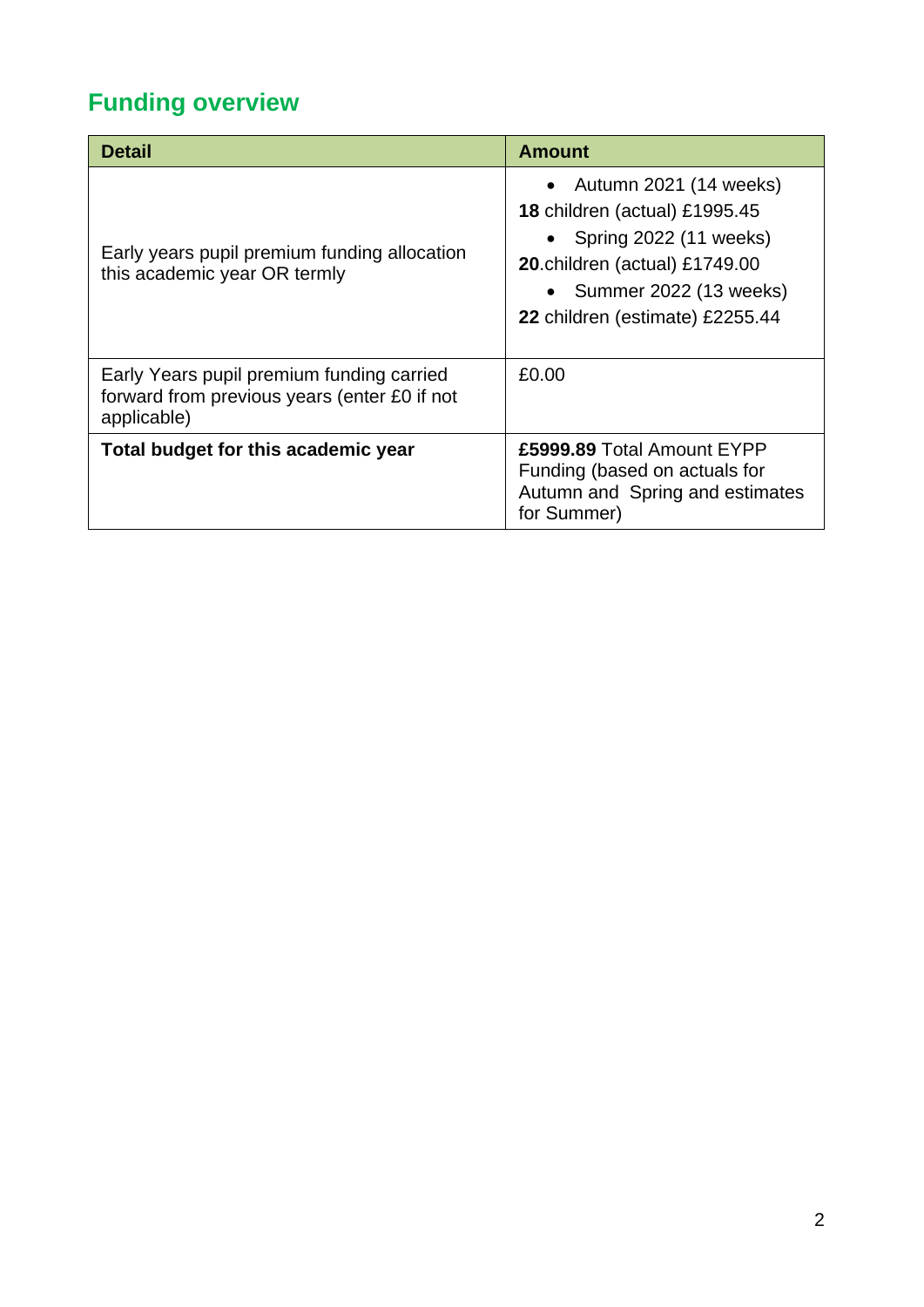## **Part A: Early Years pupil premium strategy plan**

### **Statement of intent**

Our entry data/assessments show that many children including those from the EYPP group start nursery at significantly below or below age related expectations in all areas of learning.

We also see children whose well-being and self-esteem is particularly low and recognise the highly negative impact this has on their potential; to learn. In response to this analysis we are committed to help all children achieve their full potential by providing a high quality rich environment delivered through high quality teaching and learning experiences.

The 3 Prime areas of learning will be addressed through the EYPP funding as they are crucial to the children's wider subsequent learning and progress.

In addition, we recognise how important communication and language development is in supporting children to access the nursery curriculum and engage with peers and adults at nursery and within their home environment, without these skills children are unable to flourish and take ownership of their learning.

At Seaham Harbour Nursery School we see raising the attainment of disadvantaged children as part of our commitment to help all children to achieve their full potential by:

- promoting an ethos of attainment for all pupils
- focusing on high quality teaching and learning and effectively deploying staff to support disadvantaged children
- working with families to develop their skills and knowledge in helping their children to play and learn

## **Challenges**

This details the key challenges that we have identified among our disadvantaged children.

| <b>Challenge</b><br>number | <b>Detail of challenge</b>                                                                                                                                             |
|----------------------------|------------------------------------------------------------------------------------------------------------------------------------------------------------------------|
|                            | Communication and Language development are below age related<br>expectations.                                                                                          |
|                            | Life experiences/cultural awareness are limited; this may be more noticeable<br>this year due to the Coronavirus pandemic.                                             |
|                            | Other curriculum areas identified o entry are less developed and are often<br>below age related expectations (eg social skills, self help skills, physical<br>skills)a |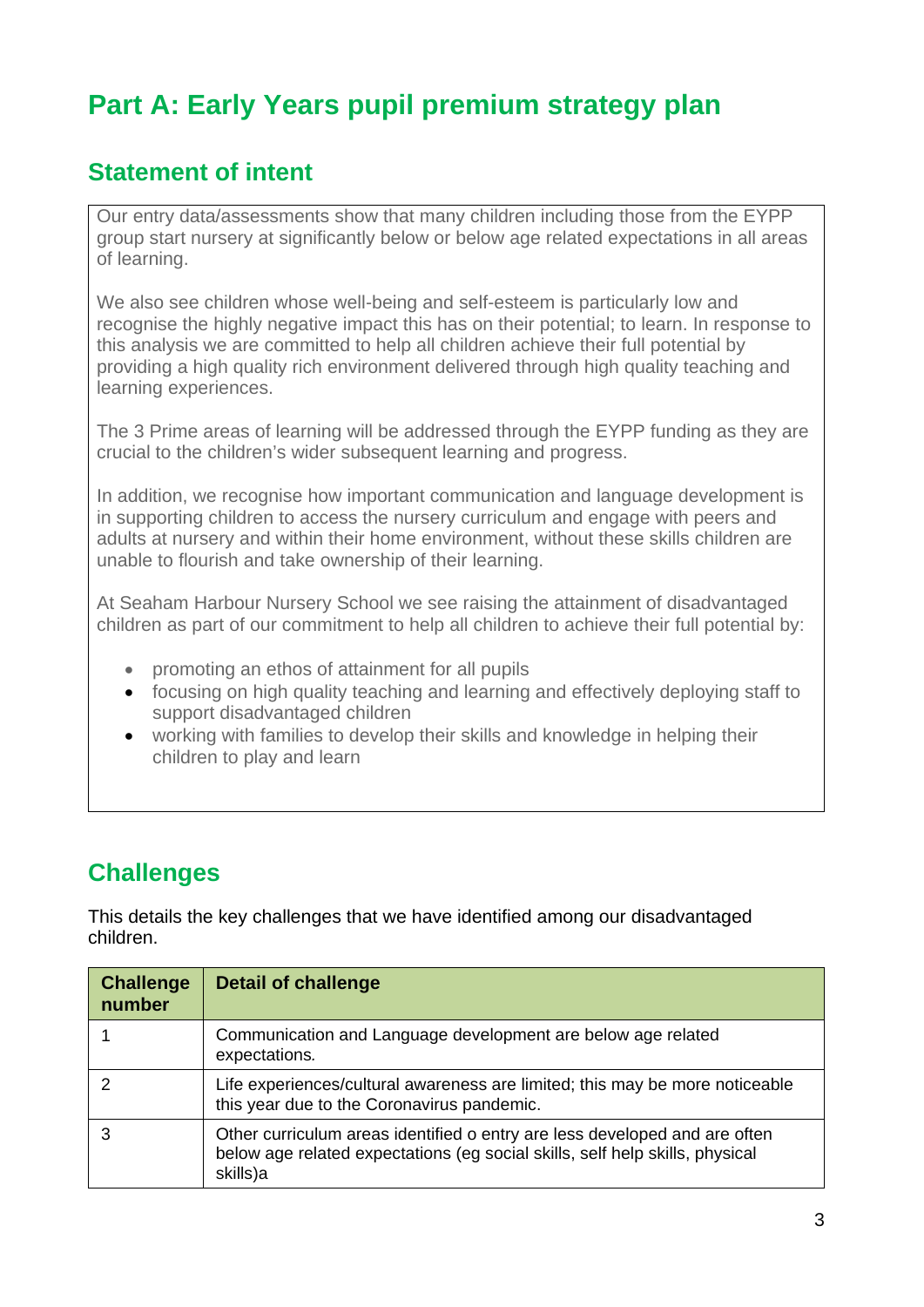| Some parents have low parenting skills/knowledge of child development,<br>encouragement to engage and enjoy quality time with their children needs |
|----------------------------------------------------------------------------------------------------------------------------------------------------|
| developing                                                                                                                                         |

### **Intended outcomes**

This explains the outcomes we are aiming for **by the end of our current strategy plan**, and how we will measure whether they have been achieved.

| <b>Intended outcome</b>                                                                                                                                    | <b>Success criteria</b>                                                                                                                                                                                                                                                                                                                    |  |
|------------------------------------------------------------------------------------------------------------------------------------------------------------|--------------------------------------------------------------------------------------------------------------------------------------------------------------------------------------------------------------------------------------------------------------------------------------------------------------------------------------------|--|
| For children's communication and language<br>skills to improve and develop                                                                                 | More children will meet at least age<br>$\bullet$<br>related expectations in<br>communication and language by the<br>end of the academic year<br>Children will experience a rich<br>$\bullet$<br>language based environment<br>supported by adults                                                                                         |  |
| For children to be given opportunities to<br>develop and extend their life experiences and<br>have a wider understanding of culture in their<br>local area | More children will meet at least age<br>$\bullet$<br>related expectations in social,<br>emotional, physical and knowledge<br>and understanding skills by the end<br>of the academic year<br>Children will experience visits<br>$\bullet$<br>outside of nursery eg beach school,<br>walks to marina, theatre trips, library<br>sessions etc |  |
| For parents to be given opportunities to be<br>more informed/skilled and confident about<br>their children's education and development                     | More parents feel<br>$\bullet$<br>informed/skilled/confident with how<br>young children learn and develop                                                                                                                                                                                                                                  |  |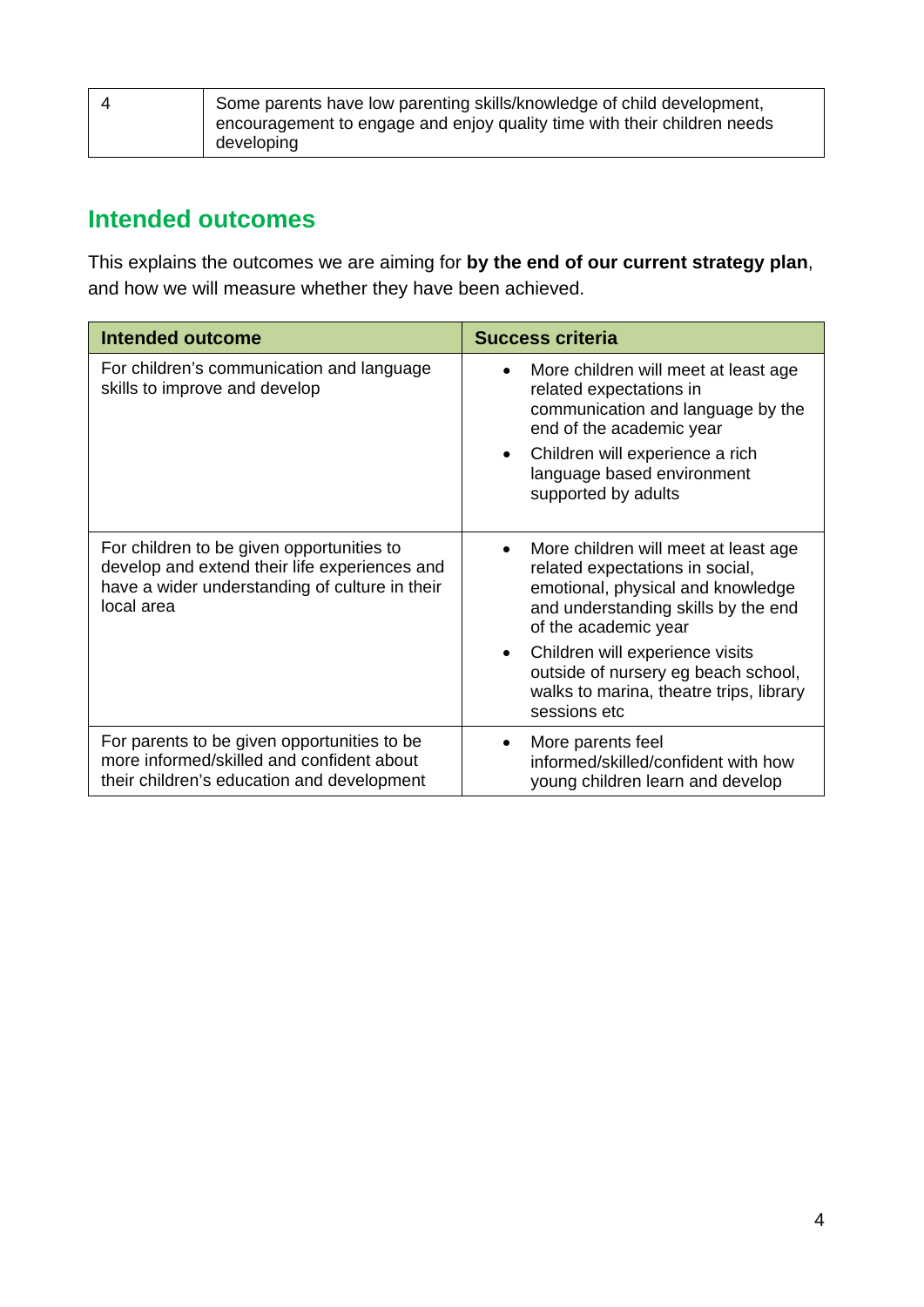### **Activity in this academic year**

This details how we intend to spend our early years pupil premium **this academic year** to address the challenges listed above.

#### **Teaching (for example, CPD, recruitment and retention)**

Budgeted cost: £ *5,500*

| <b>Activity</b>                                                                                                                           | <b>Evidence that supports this</b><br>approach                                                                                                                                                                                                                                                                                                                                       | <b>Challenge</b><br>number(s)<br>addressed |
|-------------------------------------------------------------------------------------------------------------------------------------------|--------------------------------------------------------------------------------------------------------------------------------------------------------------------------------------------------------------------------------------------------------------------------------------------------------------------------------------------------------------------------------------|--------------------------------------------|
| Additional staff<br>employed to provide<br>lower adult/child ratio                                                                        | A lower adult/child ratio provides all<br>children with more adult attention,<br>providing more opportunities for quality<br>interactions and high quality play and<br>learning experiences<br>Targeted activities to small groups of<br>children, extending vocabulary,<br>language, social and communication<br>skills                                                             | 1,2,3                                      |
| Additional staff<br>employed to provide<br>additional first hand,<br>real activities to<br>enhance/widen life and<br>cultural experiences | Providing all children with first hand,<br>real experiences to go out into the local<br>area will give opportunities for quality<br>play and learning experiences covering<br>a range of curriculum areas including<br>language, communication, social and<br>physical skills, eg Beach School work,<br>going on public transport, visiting the<br>library, visiting the theatre etc | 1, 2, 3                                    |

#### **Targeted support (for example small group support, one-to-one support, structured specific learning experiences)**

Budgeted cost: £ (combined with above)

| <b>Activity</b>                                                                                                                                     | <b>Evidence that supports this</b><br>approach                                                                                                                                                                                                                                                                | <b>Challenge</b><br>number(s)<br>addressed |
|-----------------------------------------------------------------------------------------------------------------------------------------------------|---------------------------------------------------------------------------------------------------------------------------------------------------------------------------------------------------------------------------------------------------------------------------------------------------------------|--------------------------------------------|
| <b>Additional staff</b><br>employed to provide<br>additional first hand,<br>real activities to<br>enhance/widen life<br>and cultural<br>experiences | Providing all children with first hand,<br>real experiences to go out into the<br>local area will give opportunities for<br>quality play and learning<br>experiences covering a range of<br>curriculum areas including language,<br>communication, social and physical<br>skills, eg Beach School work, going | 1,2,3                                      |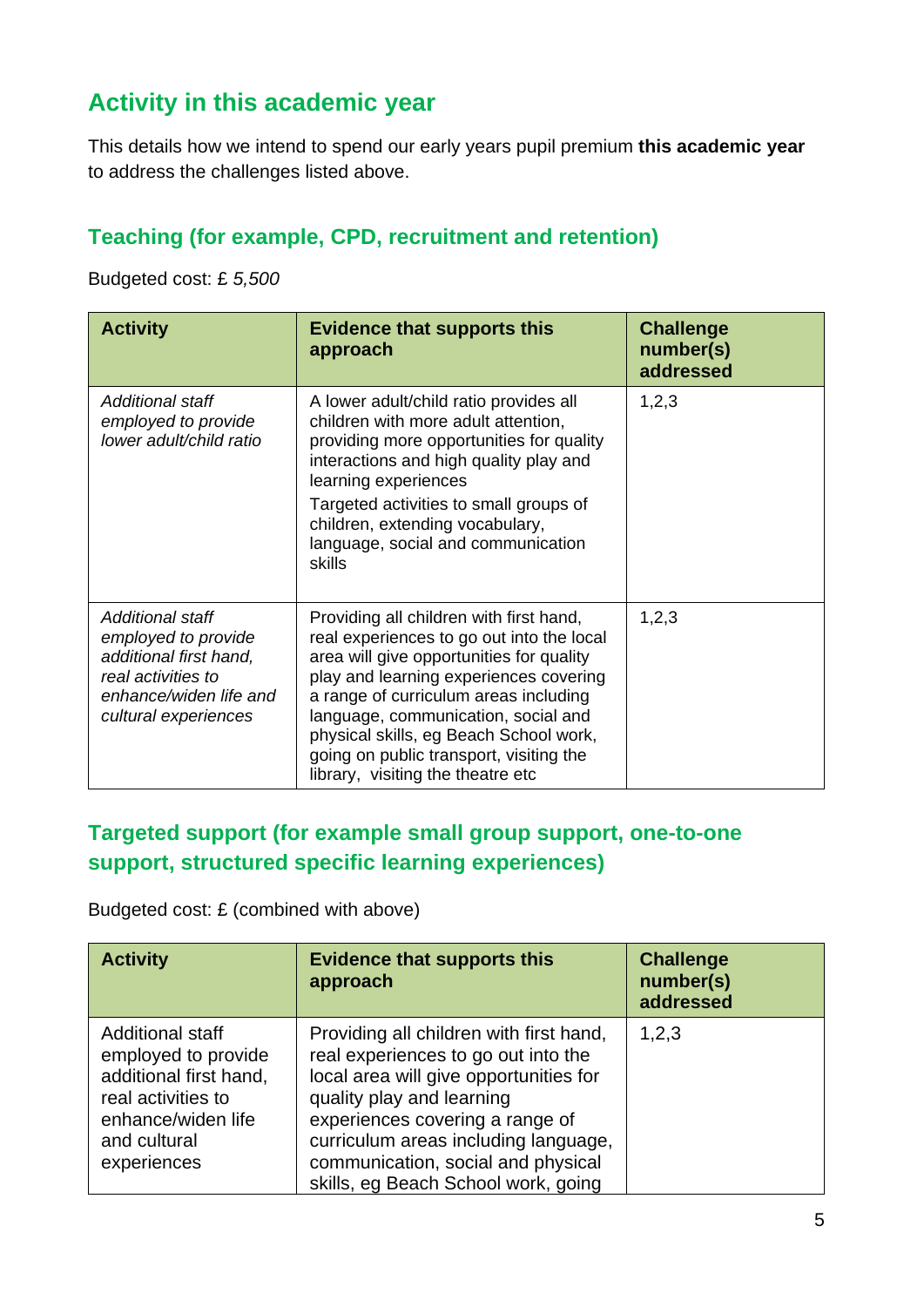| on public transport, visiting the<br>library, visiting the theatre etc |  |
|------------------------------------------------------------------------|--|
|                                                                        |  |

#### **Wider strategies (for example, related to encouraging good attendance in preparation for statutory schooling, behaviour, wellbeing)**

Budgeted cost: £ 500

| <b>Activity</b>                                                                                                                                                                                                                                                                                                                                       | <b>Evidence that supports this</b><br>approach                                                                                                                                                                                                                                                                                                                                                                                                                                                                                                                                                                  | <b>Challenge</b><br>number(s)<br>addressed |
|-------------------------------------------------------------------------------------------------------------------------------------------------------------------------------------------------------------------------------------------------------------------------------------------------------------------------------------------------------|-----------------------------------------------------------------------------------------------------------------------------------------------------------------------------------------------------------------------------------------------------------------------------------------------------------------------------------------------------------------------------------------------------------------------------------------------------------------------------------------------------------------------------------------------------------------------------------------------------------------|--------------------------------------------|
| Increase parental<br>involvement, knowledge<br>and skills in their<br>children's learning and<br>development, through a<br>variety of<br>events/activities<br>including Family<br>workshops, Story bags,<br>Stay and play days,<br>Fun packs, Information<br>leaflets, website links<br>etc. Website activities<br>(for activities to do at<br>home). | Children benefit by having a wider<br>range of experiences with a wider range<br>of interested adults. They can<br>consolidate knowledge and skills learnt<br>and develop them further if a<br>knowledgeable adult can help.<br>Parents benefit as their knowledge of<br>how young children learn develops and<br>they have a greater understanding of<br>how they can support and help their<br>young children learn at home as well as<br>at school.<br>School benefit as the relationships<br>between staff and parents increase,<br>engagement is higher and valued and a<br>common approach is encouraged. | 1,2,3,4                                    |
|                                                                                                                                                                                                                                                                                                                                                       |                                                                                                                                                                                                                                                                                                                                                                                                                                                                                                                                                                                                                 |                                            |

#### **Total budgeted cost:** *£ 6,000*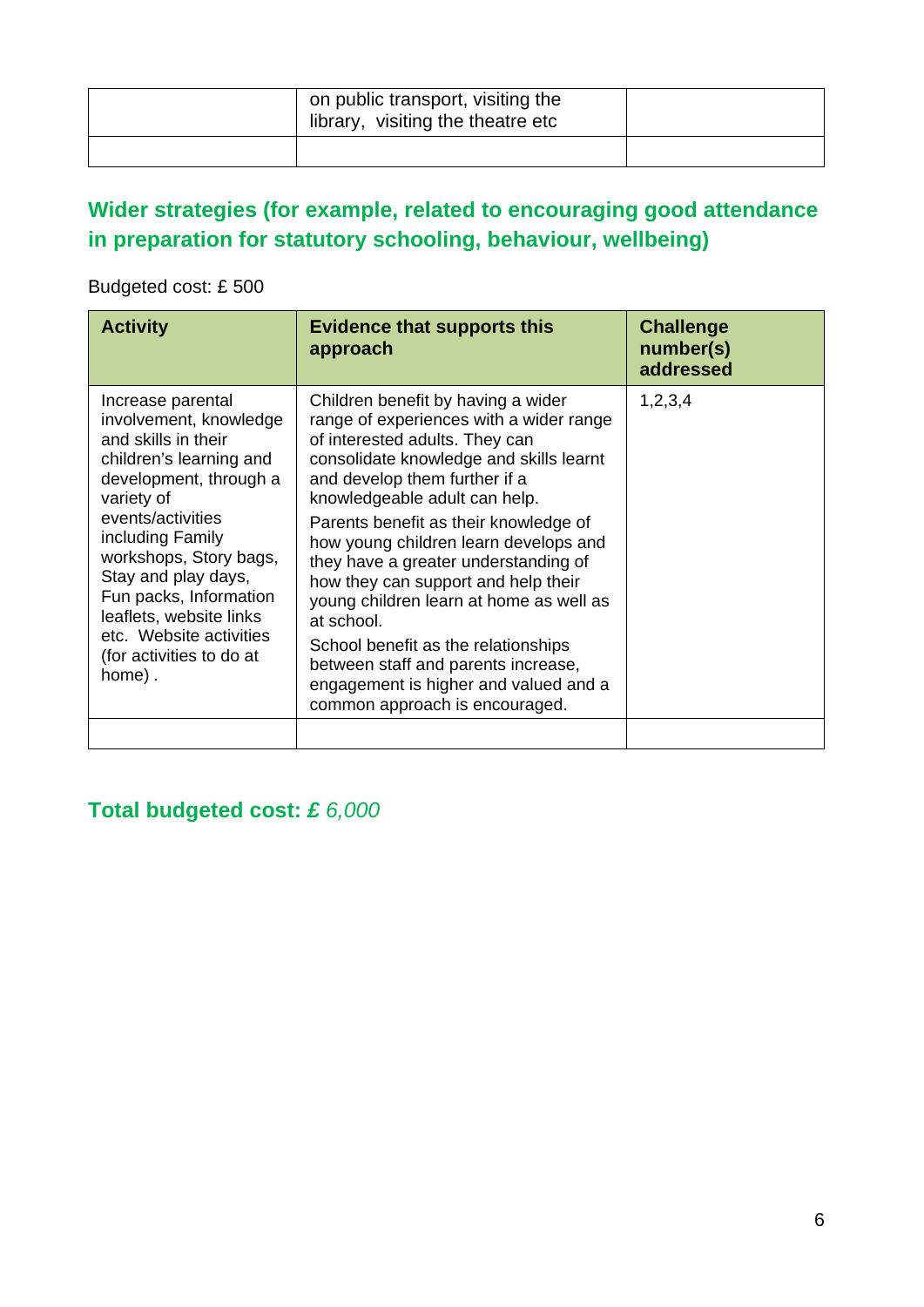## **Part B: Review of outcomes in the previous academic year**

#### **Early years pupil premium strategy outcomes**

This details the impact that our early years pupil premium activity had on children in the 2020 to 2021 academic year.

EYPP Strategy Evaluation 2020-2021

Throughout this academic year, due to COVID-19, the children's attendance was affected by bubble closures and self isolation periods, therefore their education was interrupted. Evaluations of EYPP strategies have been made through observations. We have reported on PRIME areas only

| End of year attainment 2020-2021 89 pupils in total (25 EYPP = $28\%$ )i |             |                                    |                 |  |
|--------------------------------------------------------------------------|-------------|------------------------------------|-----------------|--|
| % achieving age<br>related expectations<br>or above                      |             | Pupils eligible for<br><b>EYPP</b> | Non EYPP pupils |  |
|                                                                          | <b>PSED</b> | 12%                                | 19%             |  |
|                                                                          | C&L         | 24%                                | 26%             |  |
|                                                                          | <b>PD</b>   | 44%                                | 41%             |  |
|                                                                          |             |                                    |                 |  |
| % achieving at least<br>good progress from                               | <b>PSED</b> | 79%                                | 84%             |  |
| their starting point                                                     | C&L         | 81%                                | 88%             |  |
|                                                                          | <b>PD</b>   | 82%                                | 82%             |  |
|                                                                          |             |                                    |                 |  |
| End of year attendance 2020-2021                                         |             |                                    |                 |  |
| Average % of<br>attendance                                               |             | Pupils eligible for<br><b>EYPP</b> | Non EYPP pupils |  |
|                                                                          |             | %                                  | %               |  |